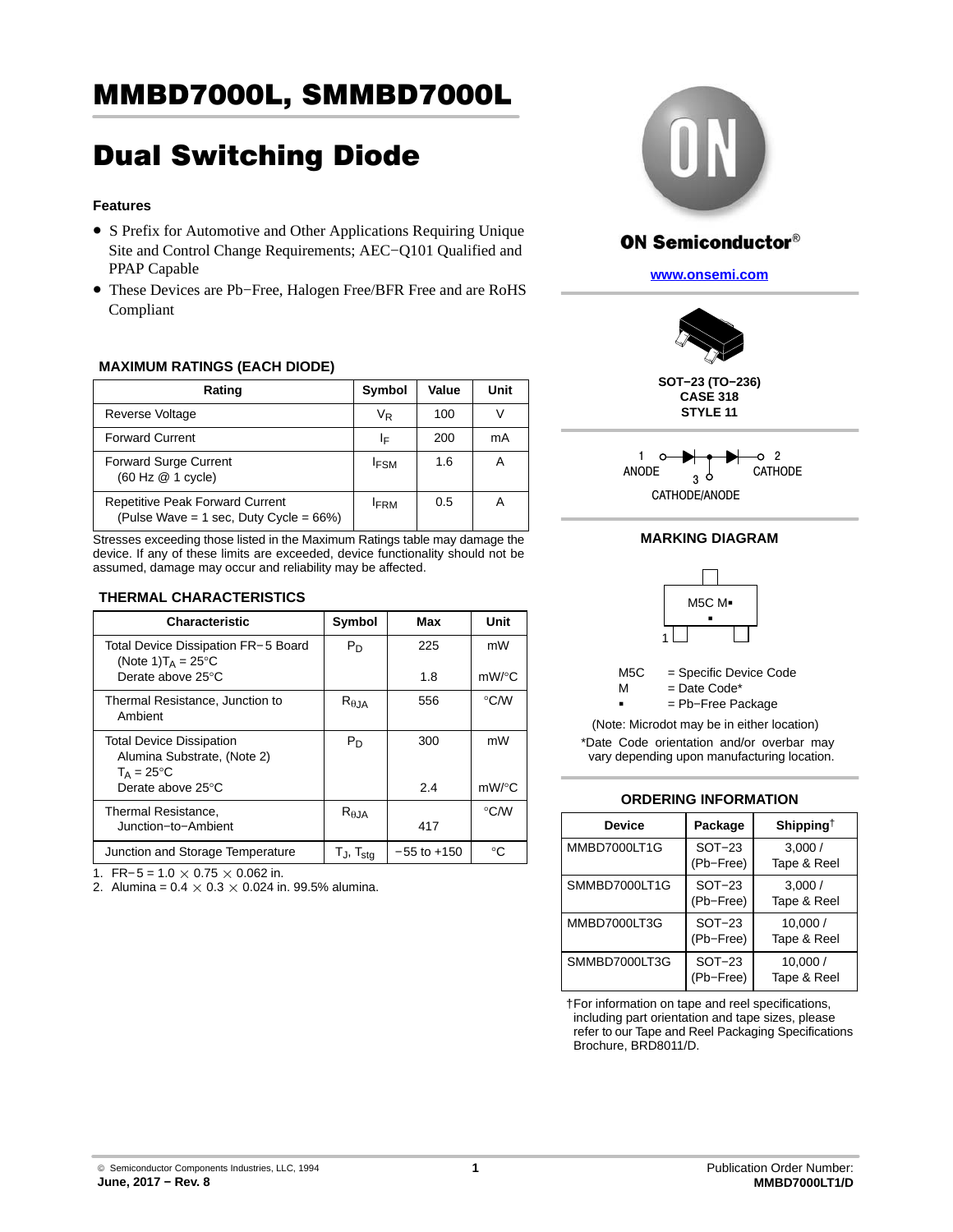## **MMBD7000L, SMMBD7000L**

## **ELECTRICAL CHARACTERISTICS** (T<sub>A</sub> = 25°C unless otherwise noted) (EACH DIODE)

| <b>Characteristic</b>                                                                                              | Symbol                                 | <b>Min</b>           | Max                | Unit |
|--------------------------------------------------------------------------------------------------------------------|----------------------------------------|----------------------|--------------------|------|
| <b>OFF CHARACTERISTICS</b>                                                                                         |                                        |                      |                    |      |
| Reverse Breakdown Voltage<br>$(I_{(BR)} = 100 \mu A d c)$                                                          | $V_{(BR)}$                             | 100                  |                    | Vdc  |
| Reverse Voltage Leakage Current<br>$(V_R = 50$ Vdc)<br>$(V_R = 100$ Vdc)<br>$(V_R = 50$ Vdc, 125°C)                | <sup>I</sup> R<br>$I_{R2}$<br>$I_{R3}$ |                      | 1.0<br>3.0<br>100  | uAdc |
| <b>Forward Voltage</b><br>$(I_F = 1.0 \text{ m}$ Adc)<br>$(I_F = 10 \text{ m}$ Adc)<br>$(I_F = 100 \text{ m}$ Adc) | VF                                     | 0.55<br>0.67<br>0.75 | 0.7<br>0.82<br>1.1 | Vdc  |
| <b>Reverse Recovery Time</b><br>$(I_F = I_R = 10 \text{ m}$ Adc) (Figure 1)                                        | $t_{rr}$                               |                      | 4.0                | ns   |
| Capacitance ( $V_R = 0 V$ )                                                                                        | C                                      |                      | 1.5                | pF   |

Product parametric performance is indicated in the Electrical Characteristics for the listed test conditions, unless otherwise noted. Product performance may not be indicated by the Electrical Characteristics if operated under different conditions.



Notes: 1. A 2.0 k $\Omega$  variable resistor adjusted for a Forward Current (I<sub>F</sub>) of 10 mA. 2. Input pulse is adjusted so  $I_{R(peak)}$  is equal to 10 mA.

3.  $t_p * t_{rr}$ 

**Figure 1. Recovery Time Equivalent Test Circuit**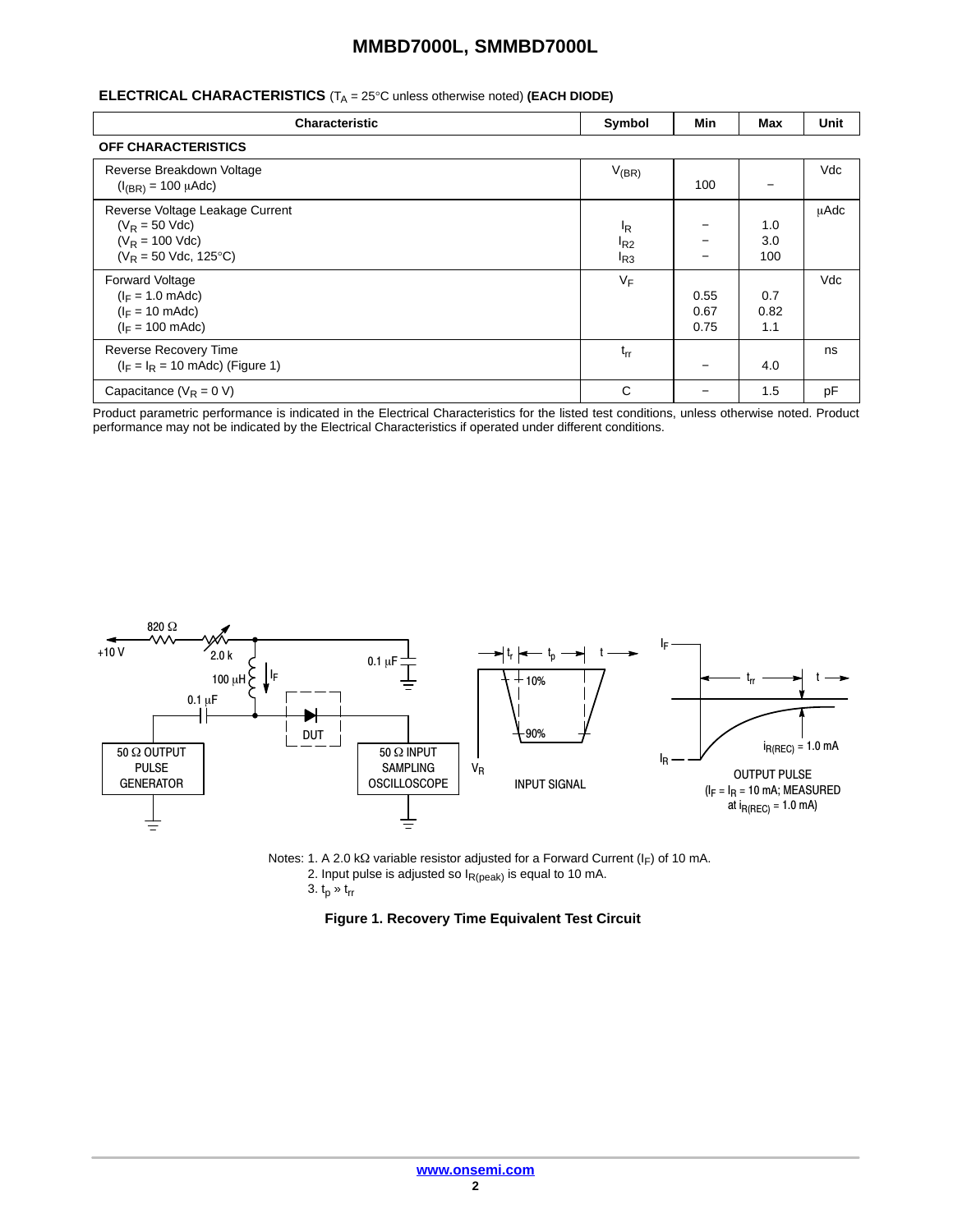## **MMBD7000L, SMMBD7000L**

## **CURVES APPLICABLE TO EACH DIODE**



**Figure 4. Capacitance**

**Figure 5. Forward Surge Current**